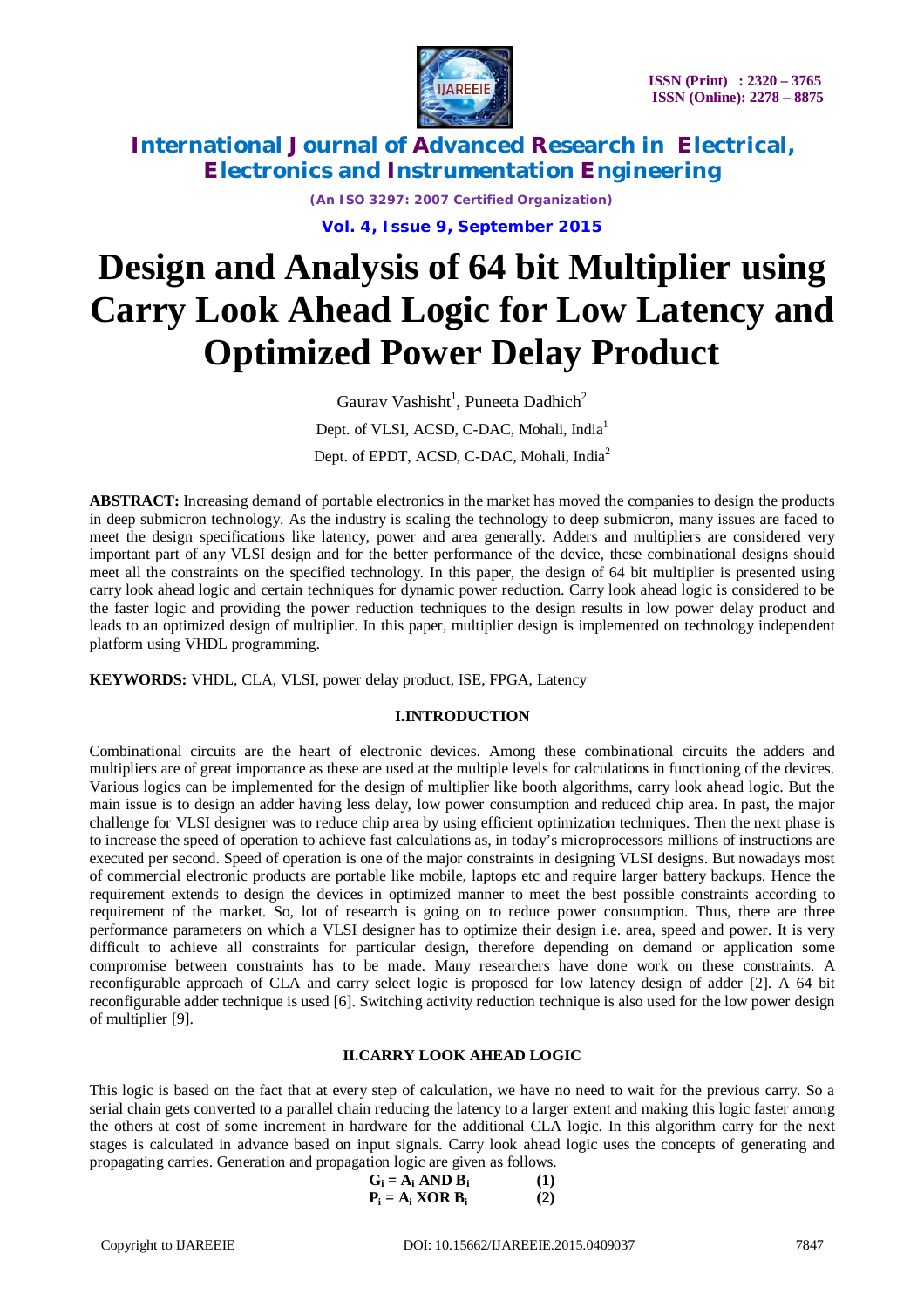

*(An ISO 3297: 2007 Certified Organization)*

### **Vol. 4, Issue 9, September 2015**

Where,  $G_i$  and  $P_i$  are generate and propagate logic for  $i<sup>th</sup>$  stage. A and B are the inputs.

Carry for the next stages is calculated using the following relation

### $C_{i+1} = (P_i \text{ AND } Ci) \text{ OR } G_i(3)$

Where,  $C_i$  is carry of i<sup>th</sup>stage and  $C_{i+1}$  is carry of next stage. The main aim of this logic is to remove the dependency of eachstage from the carry of previous stage and parallel computation can be done using the initial carry only. Hardware penaltyfor this CLA logic is of additional AND gates and OR gates. Number of additional AND gated required is given by

### No. of additional AND gates for  $CLA = n*(n+1)/2$  (4)

Number of additional OR gated is given by

### **No. of additional OR gates for CLA = n (5)**

Where n is the total number of inputs provided.

For the designing of multiplier using above explained logic, shifting techniques needed to apply. Each bit of single input is multiplied with the other 32 bit input and after that shifting of these results are performed and finally adding up these using look ahead logic [3]. Carry look ahead logic for 4 bit adder is shown in figure1.



Figure 1. CLA logic

### **III.METHODOLOGY**

For designing carry look ahead logic based multiplier, the methodology followed is as follows.

- Developing a piece of code in VHDL for generation and propagation logic.
- Developing code for CLA logic for 64 bits using above behavioral designs.
- Developing code for multiplier with two inputs of 1 bit and 32 bit respectively.
- Extending the code for 64 bit multiplier using shifting techniques and CLA adders.
- Synthesizing and implementing the design on FPGA board.
- Simulating the design by maximizing switching activity on input nets.

 Calculating the power using Xpower Analyzer tools and calculating power delay product for fastest and slowest path.

### **IV.SOFTWARE DESCRIPTION**

 Xilinx ISE Design Suit 12.4: VHDL codes are written and synthesized using Xilinx suit. It provides the platform for generation of RTL schematic and implementing the design by following the steps of translation, mapping, placement and routing and finally a Bitstream file is generated to interface the design with FPGA board.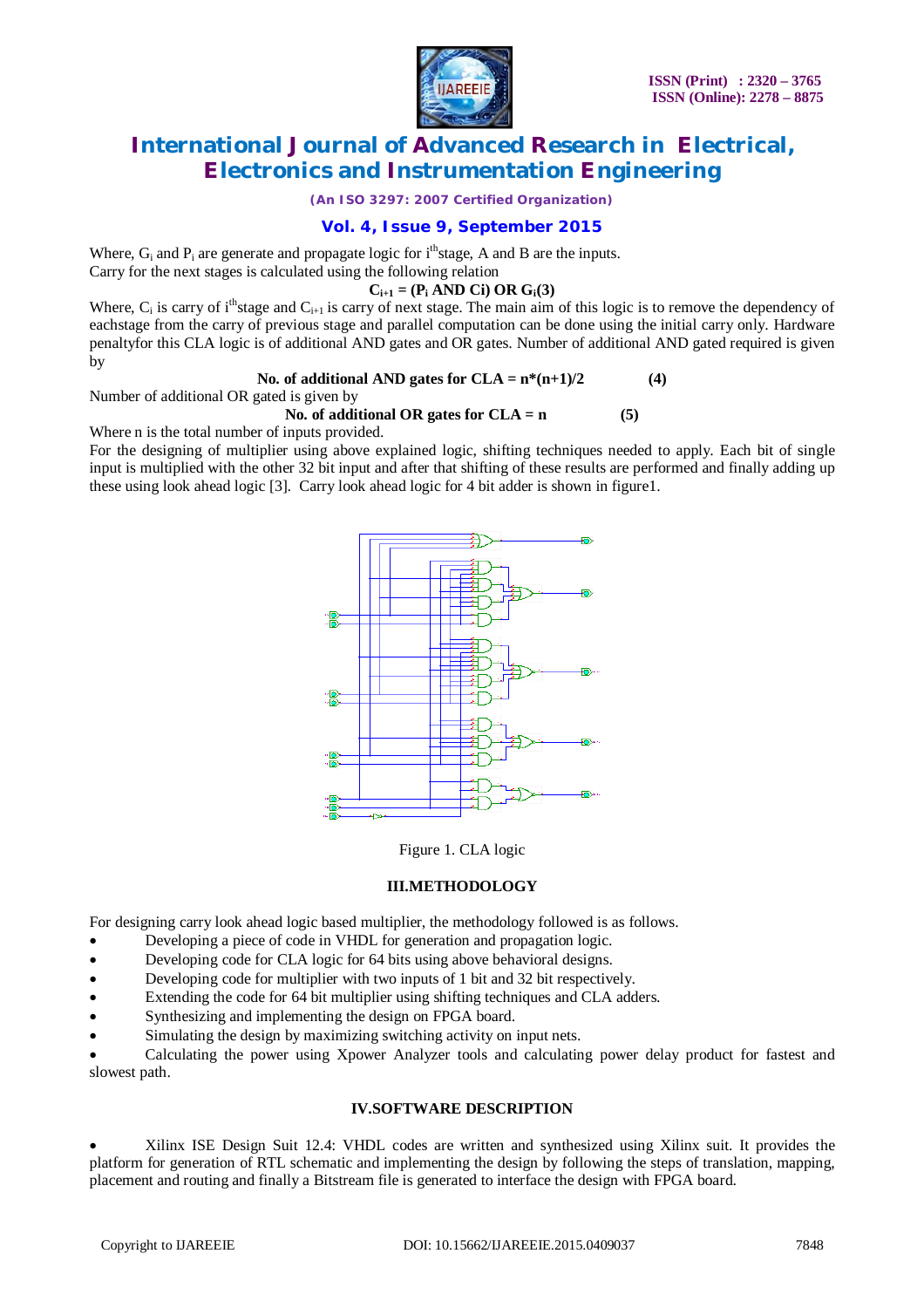

*(An ISO 3297: 2007 Certified Organization)*

### **Vol. 4, Issue 9, September 2015**

 ISIM simulator: ISIM is used to simulate the design for functional verification. No timing information is included in it. Simulation Activity file (SAIF) is also invoked through the ISIM simulator by maximizing switching activity on the inputs.

 Xpower Analyzer: Power estimation for the design is achieved using Xpower Analyzer, which provides both Quiescent as well as dynamic power for typical, min and max conditions at a particular ambient temperature and frequency.

 FPGA Development board: Xilinx Spartan-3E kit is used for implementing the design on hardware. But only a few combinations of inputs is tested on the board due to limited number of IOs available on the board.

### **V. SYNTHESIZE AND SIMULATION RESULTS**

**RTL (Register Transfer logic) view**: RTL view of the design is shown in figure2. RTL basically provides the information of design by connecting all the blocks with one another in a regular hierarchy. Various blocks of the design are represented as LUTs (look up tables) and are connected with each other thorough the nets or wires. This RTL is extracted by the synthesizer tool from the HDL code. Netlist information can be extracted from it.



Figure 2. RTL view of designed multiplier

Technology view of the design is also shown in Figure 3. This differs from the simple RTL view because it makes use of some additional MOS devices for the technology driven design. HDL provides us a technology independent platform but after all design process, we need to map the design to a particular nanometer technology for which some additional devices are added into the technology view of design.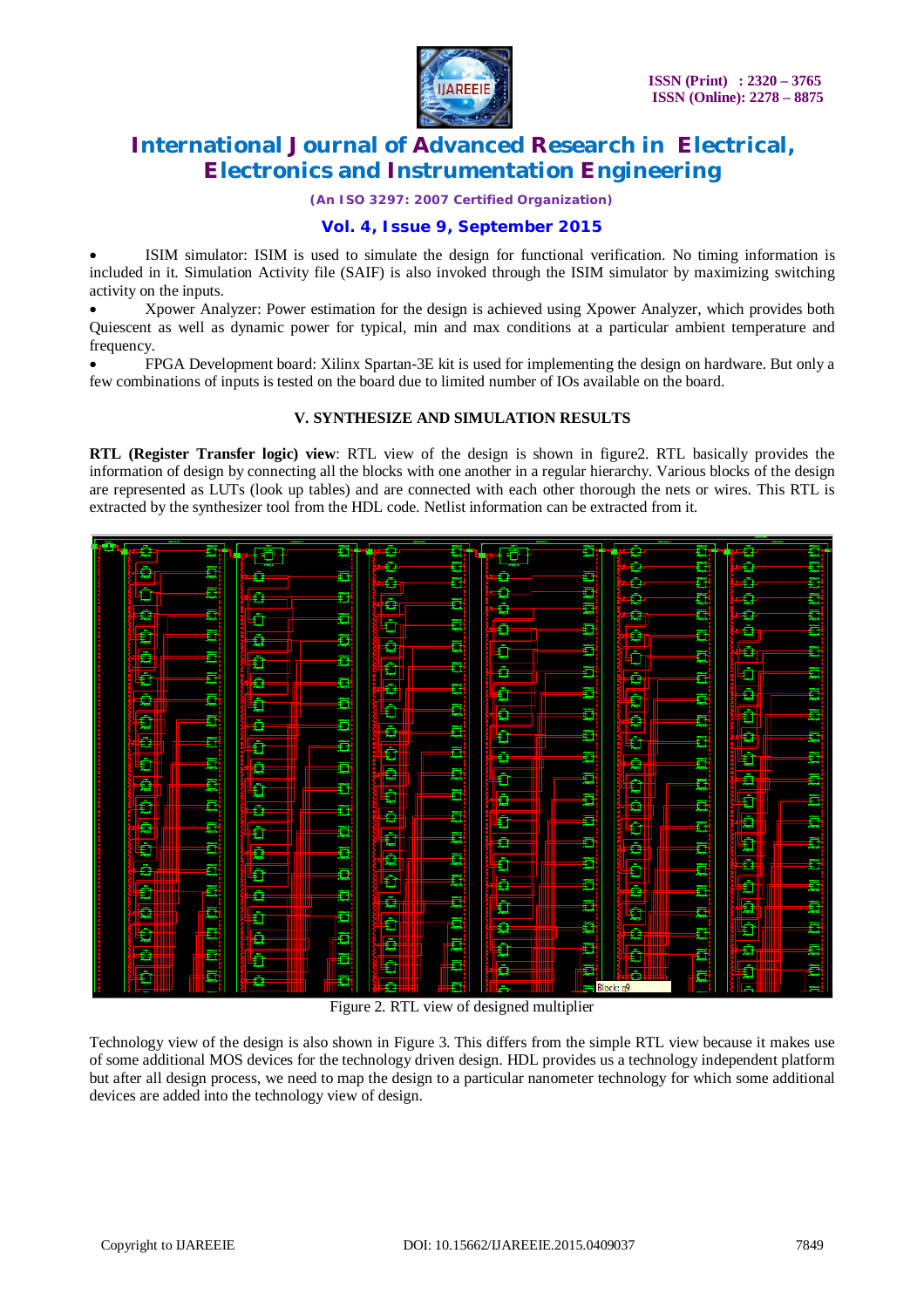

*(An ISO 3297: 2007 Certified Organization)*

**Vol. 4, Issue 9, September 2015**



Figure 3. Technology View of designed multiplier

**Simulation Waveforms:**Simulation is done using ISIM simulator in the Xilinx IDE 12.4 and the response obtained by providing the various inputs is shown in figure4 and figure5. Values of two inputs and output are described in unsigned decimal format. Each cycle is operated for 1 us of time. A large no of transitions are provided to input ports, so to have the maximum switching activity to generate SAIF (Simulation Activity File), which accounts for the dynamic power dissipation in the design.

|             |                     |                           |                     |                                  |            |            | 1,720.333 NS     |                                  |
|-------------|---------------------|---------------------------|---------------------|----------------------------------|------------|------------|------------------|----------------------------------|
| <b>Name</b> | Value               | 800 ns                    | 1,000 ns<br>1.1.1.1 | $1,200$ ns                       | $1,400$ ns | $1,600$ ns |                  | $1,800$ ns                       |
| a[31:0]     | 34232323            | 34567854                  |                     | 45678765                         |            |            | 34232323         |                                  |
| b[31:0]     | 76543456            |                           |                     | 76543456                         |            |            |                  |                                  |
| r[63:0]     | 2620260309328288    | 2645943011663424          |                     | 3496410538911840                 |            |            | 2620260309328288 |                                  |
| t0[31:0]    | 000000000000000000  |                           |                     |                                  |            |            |                  |                                  |
| t1[31:0]    | 000000000000000000  |                           |                     |                                  |            |            |                  |                                  |
| t2[31:0]    | 000000000000000000  |                           |                     |                                  |            |            |                  |                                  |
| t3[31:0]    | 000000000000000000  |                           |                     |                                  |            |            |                  |                                  |
| t4[31:0]    | 000000000000000000  |                           |                     |                                  |            |            |                  |                                  |
| t5[31:0]    | 0000001000001010010 | 000000100000111101110110  |                     | 00000010101110010000000010101101 |            |            |                  | 00000010000010000101000000000011 |
| t6[31:0]    |                     |                           |                     | 00000010101110010000000010101101 |            |            |                  | 00000010000010000101000000000011 |
| t7[31:0]    | 0000001000001010010 | 000000100000111101110110. |                     | 00000010101110010000000010101101 |            |            |                  | 00000010000010000101000000000011 |
| t8[31:0]    | 0000001000001010010 | 000000100000111101110110  |                     | 00000010101110010000000010101101 |            |            |                  | 00000010000010000101000000000011 |
| t9[31:0]    | 000000000000000000  |                           |                     |                                  |            |            |                  |                                  |
| t10[31:0]   | 0000001000001010010 | 000000100000111101110110  |                     | 00000010101110010000000010101101 |            |            |                  | 00000010000010000101000000000011 |
| t11[31:0]   | 000000000000000000  |                           |                     |                                  |            |            |                  |                                  |
| t12[31:0]   |                     |                           |                     | 00000010101110010000000010101101 |            |            |                  | 00000010000010000101000000000011 |
| t13[31:0]   | 0000001000001010010 | 000000100000111101110110  |                     | 00000010101110010000000010101101 |            |            |                  | 00000010000010000101000000000011 |
| t14[31:0]   | 0000001000001010010 | 000000100000111101110110  |                     | 00000010101110010000000010101101 |            |            |                  | 00000010000010000101000000000011 |
| t15[31:0]   | 0000001000001010010 | 000000100000111101110110  |                     | 00000010101110010000000010101101 |            |            |                  | 00000010000010000101000000000011 |
| $-462101$   | 000000100000101001  | 000000100000111101110110  |                     | 000001010111001000000010101101   |            |            |                  | 00000010000010000101000000000011 |

X1: 1,728.333 ns Figure 4. Waveforms1 of 64 bit multiplierusing CLA logic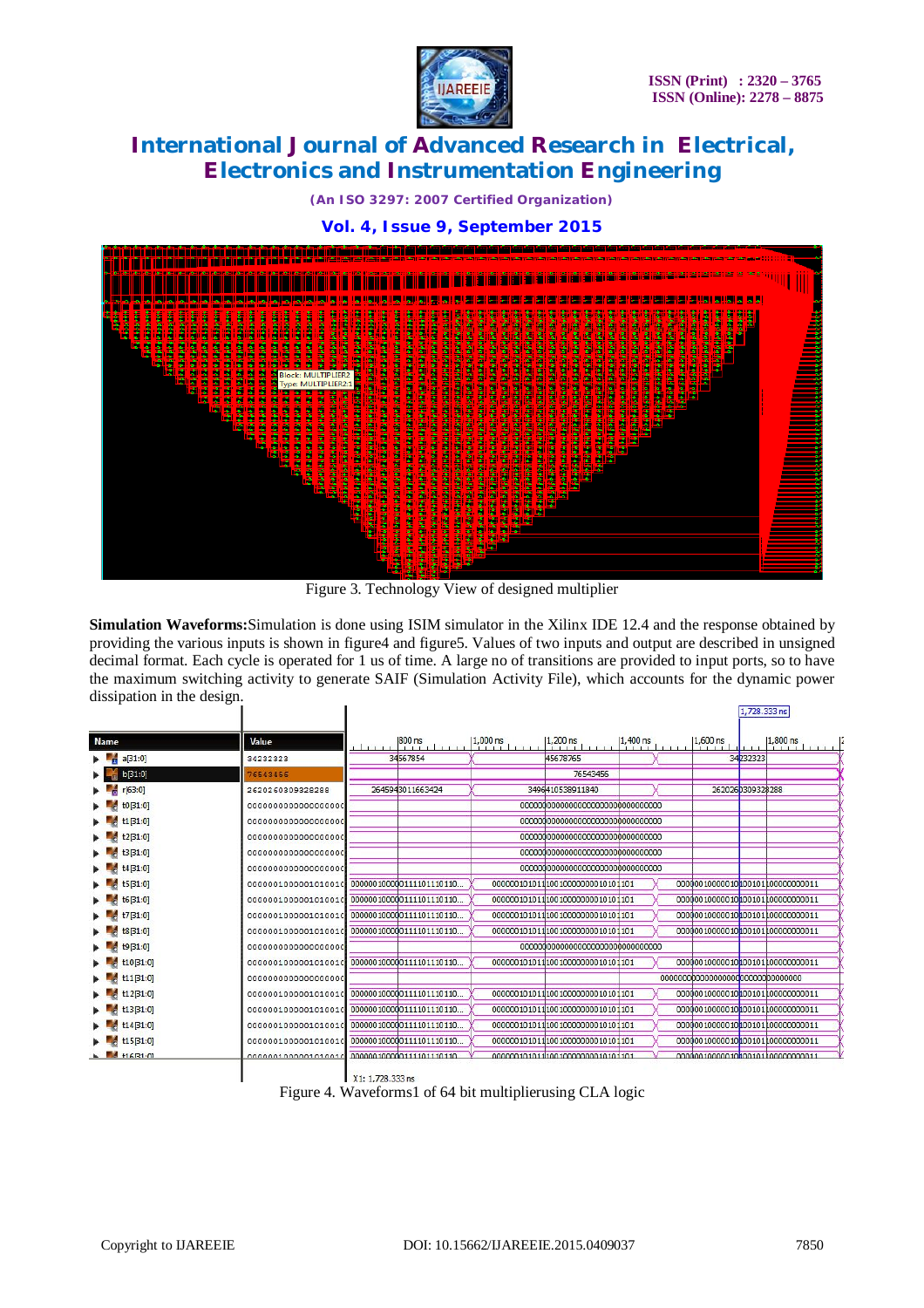

*(An ISO 3297: 2007 Certified Organization)*

# **Vol. 4, Issue 9, September 2015**

Ť.

| <b>Name</b>           | Value               |      | 6,000 ns | 6,500 ns                          | 7,000 ns                                                              | 7,500 ns        | 8,000 ns                                         | 8,500 ns | 19,000 ns |  |
|-----------------------|---------------------|------|----------|-----------------------------------|-----------------------------------------------------------------------|-----------------|--------------------------------------------------|----------|-----------|--|
| a[31:0]               | 55555555            | 999  |          | 6666666                           |                                                                       |                 | 99999999                                         |          |           |  |
| b[31:0]               | 55555555            |      | 99999999 |                                   | 6666666                                                               |                 | 9999999                                          |          |           |  |
| r[63:0]               | 3086419691358025    | 999. |          | 666666583333334                   |                                                                       | 666666583333334 | 999999890000001                                  |          |           |  |
| t0[31:0]              | 0000001101001111101 | 000. |          |                                   |                                                                       |                 |                                                  |          |           |  |
| t1[31:0]              | 0000001101001111101 | 000  |          | 00000011111111001b100000010101010 |                                                                       |                 | 0000010111110101 110000011111111                 |          | 000000 1  |  |
| t2[31:0]              | 000000000000000000  | 000. |          |                                   |                                                                       |                 |                                                  |          |           |  |
| t3[31:0]              | 000000000000000000  | 000. |          | 00000011111111001b100000010101010 |                                                                       |                 | 00000101111101011110000011111111                 |          |           |  |
| t4[31:0]              | 000000000000000000  | 000. |          |                                   |                                                                       |                 |                                                  |          |           |  |
| t5[31:0]              | 0000001101001111101 | 000. |          | 000000111111110010100000010101010 |                                                                       |                 | 0000010111110101 110000011111111                 |          | 000000 1  |  |
| t6[31:0]              | 0000001101001111101 | 000. |          |                                   |                                                                       |                 |                                                  |          |           |  |
| t7[31:0]              | 0000001101001111101 | 000. |          |                                   |                                                                       |                 |                                                  |          | 000000 1  |  |
| t8[31:0]              | 0000001101001111101 |      |          |                                   |                                                                       |                 |                                                  |          | 000000    |  |
| 19[31:0]              | 000000000000000000  |      |          |                                   |                                                                       |                 | 000001011111010111100000111111111                |          |           |  |
| t10[31:0]             | 0000001101001111101 |      |          |                                   |                                                                       |                 | (0000010111110101 1110000011111111  \000000    1 |          |           |  |
| t11[31:0]             | 000000000000000000  |      |          |                                   |                                                                       |                 |                                                  |          |           |  |
| t12[31:0]             | 0000001101001111101 |      |          |                                   |                                                                       |                 | 0000010111110101 110000011111111 X000000 1       |          |           |  |
| t13[31:0]             | 0000001101001111101 | 000. |          | 00000011111111001b100000010101010 |                                                                       |                 |                                                  |          | 000000 1  |  |
| t14 <sub>[31:0]</sub> | 000000000000000000  | 000. |          |                                   | 00000011111111001b100000010101010\%0000010111110101h1100000111111111/ |                 |                                                  |          | 00000000  |  |
| t15[31:0]             | 0000001101001111101 | 000  |          |                                   |                                                                       |                 | ¥0000010111110101h110000011111111¥000000k1       |          |           |  |
| L MARI-M              | 0000001101001111101 | 000  |          |                                   |                                                                       |                 |                                                  |          |           |  |

Figure 5. Waveforms2 of 64 bit multiplier using CLA logic

### **VI. RESULT REPORTS AND DISCUSSIONS**

**Power calculation:** Both dynamic and static powers are calculated using Xpower analyzer by providing design file (.ncd), settings file(.xpa), physical constraints file (.pcf) for static power dissipation and Simulation activity file (.saif) for dynamic power dissipation. Power supplies provided are taken for the typical case. Power supply voltages and currents are given in Table 1 and the corresponding power dissipations (Quiescent and Dynamic) is given in Table 2.

| <b>Supply Source</b> | <b>Supply Voltage</b> | <b>Quiescent Current</b><br>(mA) | <b>Dynamic Current</b><br>(mA) | <b>Total Current</b><br>(mA) |
|----------------------|-----------------------|----------------------------------|--------------------------------|------------------------------|
| Vccint               | 1.140                 | 62.07                            | 0.10                           | 62.16                        |
| Vccaux               | 2.125                 | 45.00                            | 0.03                           | 45.03                        |
| Vcco25               | 2.125                 | 3.00                             | 0.52                           | 3.52                         |

Table1 supply voltage and currents

#### Table2 Power dissipation report

| <b>Quiescent Power(mW)</b> | <b>Dynamic Power (mW)</b> | <b>Total Power (mW)</b> |
|----------------------------|---------------------------|-------------------------|
| 173.52                     | .40                       | 174.93                  |

**Delay** (Latency): Delay is calculated from net to net (i.e. from input net to output net). Hence in this design a large number of combinations are possible as two 32 bits inputs and one 64 bit output is there. Delay can be mapped from any single input to single output net. Table4 gives the information of delay for the slowest and fastest net among all the nets available in the design.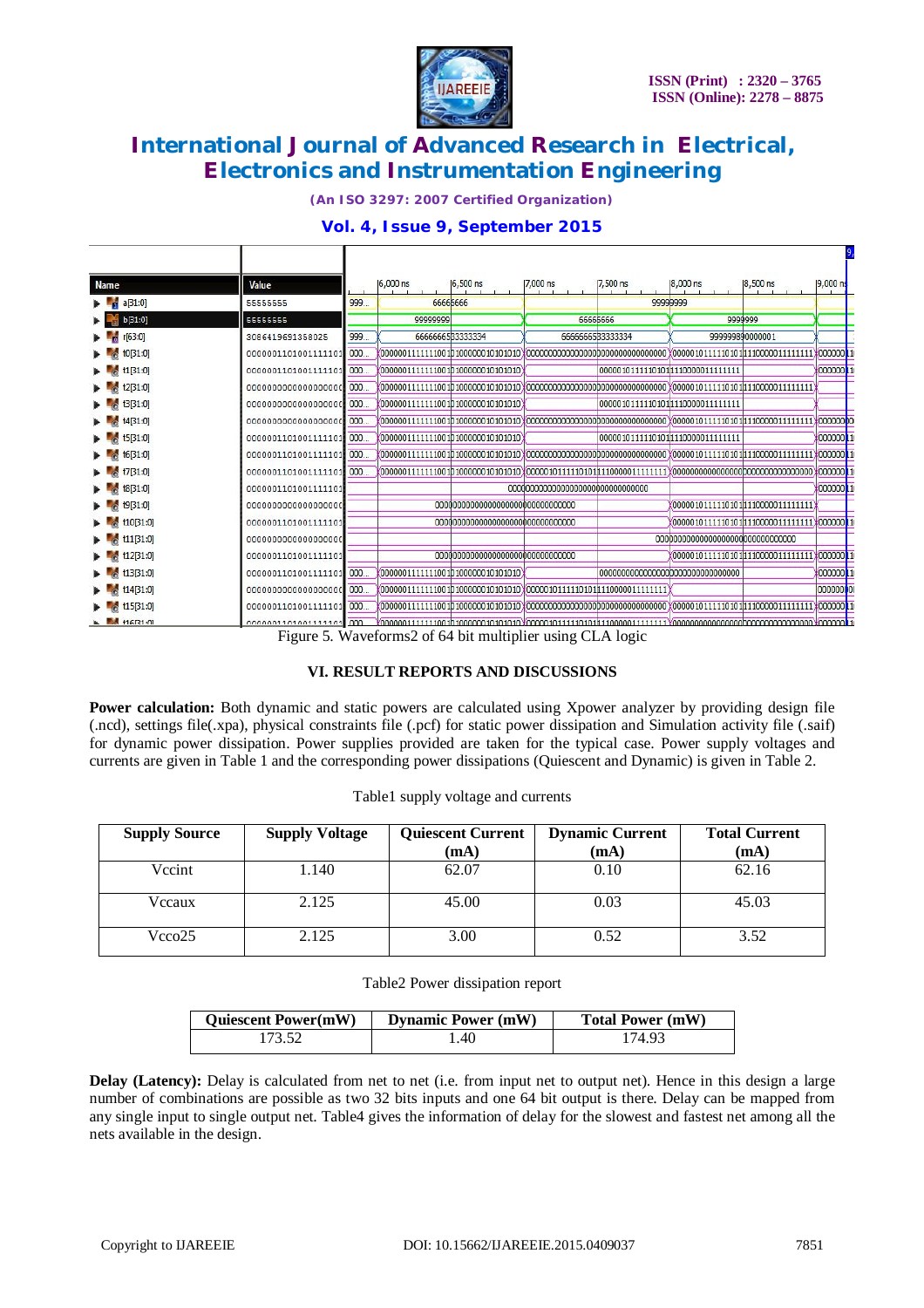

*(An ISO 3297: 2007 Certified Organization)*

### **Vol. 4, Issue 9, September 2015**

Table4 Net to Net delay

|                    | <b>Input Pin</b>    | <b>Output Pin</b> | Delay (nsec) |
|--------------------|---------------------|-------------------|--------------|
| <b>Fastest Net</b> | $\langle 0 \rangle$ | R∠1·              | 10.575       |
| <b>Slowest Net</b> |                     | R<62:             | 160.899      |

**Power Delay Product (Figure of Merit):** PDP is simply calculated by multiplying the power dissipation on a net to its latency. Generally one value of the PDP is taken for the design. To meet all the required specifications, net with the maximum latency is considered (critical path). In this design the PDP is **28.146 nj**(nano joules).

**Device Utilization:** Table3 describes the utilization of device used for the design. Total 128 IOs are there in the design. It shows the amount of hardware being used in the design.

#### Table3 Device Utilization Summary

| <b>Device Information</b> | % utilization     |     |
|---------------------------|-------------------|-----|
| No. of slices             | 1169 out of 14752 | 7%  |
| No. of 4 input LUTs       | 2054 out of 29504 | 6%  |
| No. of IO <sub>s</sub>    | 128               |     |
| No. of bonded IOBs        | 119 out of $250$  | 47% |

#### **VII. CONCLUSION**

Faster, smaller and high power backup devices are the requirement of today's world and the process begins from the basic modules of the design. Being a very important part of the chip designing, multiplier's performance parameters need to be improved. CLA logic presented in this papers is used for the design of high speed and low power 64 bit multiplier. An optimized power delay product is calculated. Xilinx ISE is used for VHDL code generation and ISIM simulator is used for simulation of design. Power is calculated using Xpower Analyzer. The total power dissipation obtained for the min conditions of power supply is 174.93 mW. Delay calculated on the slowest and fastest nets are 160.899 and 10.575 respectively. PDP for the critical net comes out to be 28.146 nano joules.

#### **REFERENCES**

[1] Daljit Kaur, Ana Monga, "Performance Analysis of 64-Bit Carry Look Ahead Adder," International Journal of Computer Science and Information Technologies, Vol. 5 (1), pp. 689-693, 2014.

[2]Jin-Fu Li, Jiunn-Der Yu, Yu-Jen Huang, "A design methodology for hybrid carry-lookahead/carry-select adders with reconfigurability," In: Proceedings of IEEE symposium on Circuits and Systems, pp.77-80 Vol. 1, May 2005.

[3]Hasan Krad , AwsYousif Al-Taie, "Performance Analysis of a 32-Bit Multiplier with a Carry-Look Ahead Adder and a 32- bit Multiplier with a Ripple Adder using VHDL", Journal of Computer Science 4 (4),pp. 305-308, 2008.

[4]C. Nagendra, M. J. Irwin, and R. M. Owens, "Area-timepowertradeoffs in parallel adders," IEEE Transaction on Circuits and Systems II: Analog and Digital Signal Processing, vol. 43, no. 10, pp. 689-702, Oct. 1996.

[5] Y. Wang and X. Song, "The design of hybrid carrylookahead/carry- select adders," IEEE Transaction on Circuits and Systems II: Analog and Digital Signal Processing, vol. 49, no. 1, pp. 16-24, Jan. 2002.

[6] S. Perri, P. Corsonello, and G. Cocorullo, "A 64-bit reconfigurable adder for low power media processing," Electronics Letters, vol. 38, no. 9, pp. 397-399, Apr. 2002.

[7] William Stallings, 2006. Computer Organization and Architecture Designing for Performance. 7th edition, Pearson Prentice Hall, USA.

[8] Habibi, A., Wintz, P.A., "Fast Multipliers," IEEE Transactions on computers, vol.C-19, no.2, pp.153-157, Feb. 1970. [9] Chen, Oscal T.-C., Sandy Wang, Yi-Wen Wu, "Minimization of switching activities of partial products for designing low-power multipliers,"

IEEE Transactions on Very Large Scale Integration (VLSI) Systems, vol.11, no.3, pp.418-433, June 2003.

[10] Patil, S., Manjunatha, D.V., Kiran, D., "Design of speed and power efficient multipliers using vedic mathematics with VLSI implementation," In: proceedings of IEEE International Conference on Advances in Electronics, Computers and Communications (ICAECC), pp.1-6, 10-11 Oct. 2014. [11] Shuli Gao, Al-Khalili, D., Chabini, N., "Asymmetric Large Size Signed Multipliers Using Embedded Blocks in FPGAs," In: proceedings of IEEE International Symposium on Parallel and Distributed Processing Workshops and Phd Forum (IPDPSW), pp.271-277, 16-20 May 2011.

[12] A. M. Borkar , Mr. A. K. Sharma , Mr. Y. M. Gaidhane, N. S. Panchbudhe , Mr. N. D. Bhomle," VHDL Implementation of Low-Power Sign and Unsigned 5-Bit Multiplier ,"International Journal of Advanced Research in Computer Science and Software Engineering, Volume 3, Issue 7, July 2013.